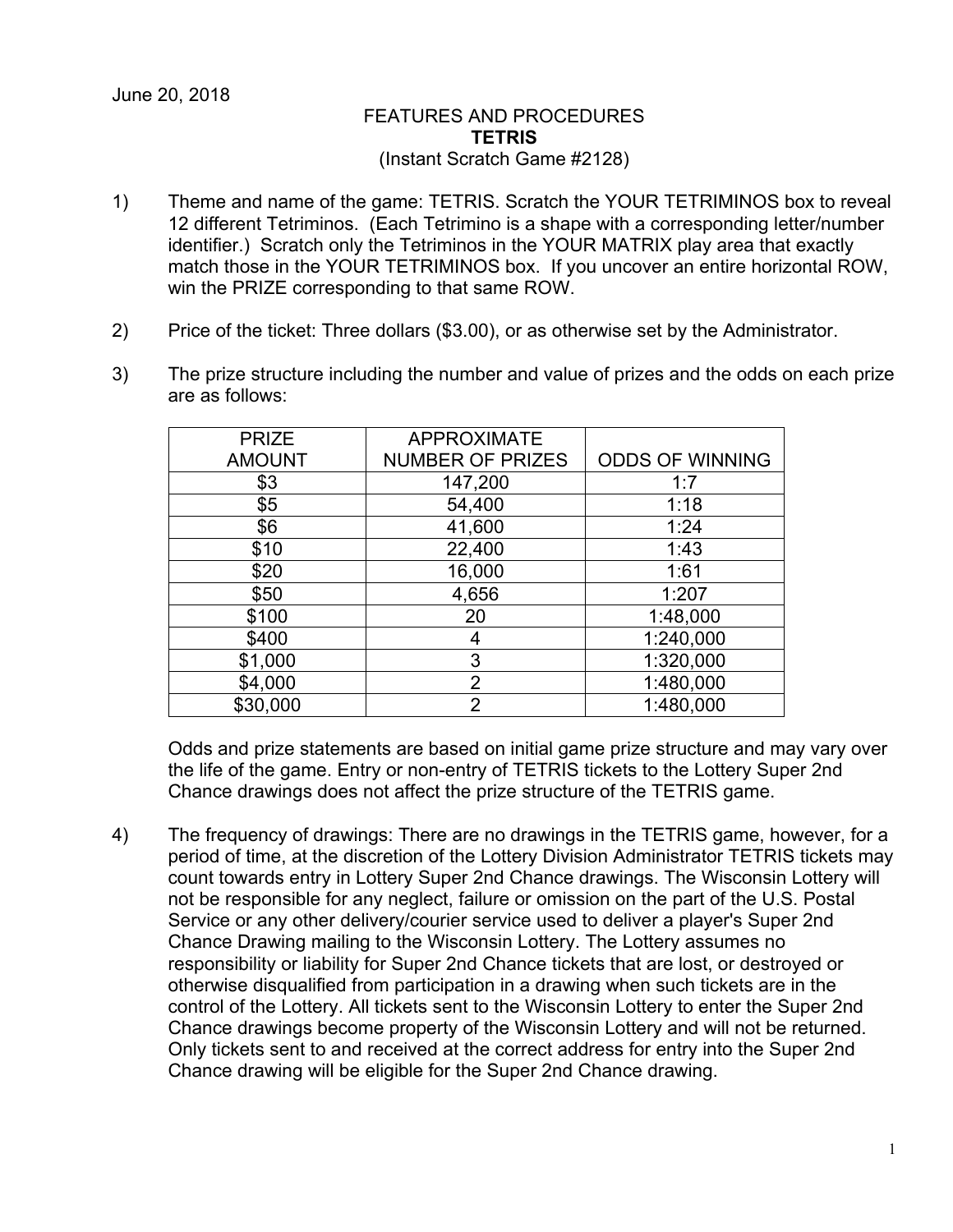5) The method of selecting winners: Each TETRIS ticket contains a YOUR TETRIMINOS play area containing 12 (twelve) separate and individually labeled Tetrimino symbols; a twelve-rowed YOUR MATRIX play area containing 30 (thirty) separate and individually labeled Tetrimino symbols; and a PRIZE play area containing 12 (twelve) prizes, each of which corresponds to a different ROW in the YOUR MATRIX. Each Tetrimino symbol is a shape containing a letter/number identifier that is specific to that Tetrimino. Tetriminos with the same letter/number identifier have the same shape and orientation.

The holder of a ticket where the Tetrimino symbols in the YOUR TETRIMINOS play area match Tetrimino symbols in the YOUR MATRIX play area to completely reveal an entire horizontal ROW (displayed in the YOUR MATRIX grid as a straight horizontal line of 10 squares) shall win the corresponding prize amount shown for that same ROW. A Tetrimino symbol in the YOUR MATRIX is matched to a Tetrimino in the YOUR TETRIMINOS play area by having the same shape, orientation, and letter/number Identifier. (For example, an "F1" Tetrimino in the YOUR TETRIMINOS play area does not match an "F2" Tetrimino in the YOUR MATRIX play area.)

To be considered a completely revealed ROW, each square in the horizontal ROW must be part of a matching Tetrimino as previously described in these Features and Procedures. Each square in a completed ROW must appear in a continuous horizontal sequence, and must completely fill that horizontal line. Winning ROWs cannot be formed linking squares diagonally or vertically, or by combining squares from different ROWs or from parts of Tetriminos that do not match those in the YOUR TETRIMINO play area, as previously described in these Features and Procedures. A prize may be won for each completely revealed ROW.

- 6) The method of making payment to winners:
	- A. Submission of the original ticket (not a copy), as provided below, shall be the sole method of claiming a prize.
	- B. Payment of prizes under six hundred dollars (\$600) may be made by presenting the ticket for validation and payment to any Wisconsin Lottery retailer by the claim deadline under 6(G).
	- C. The original winning ticket must be signed by a single human being. For-profit and non-profit entities, trusts, and other non-human beings are not eligible to play or claim a prize in this game. Payment of any prize totaling five hundred thousand, nine hundred ninety-nine dollars (\$500,999) or less may be made by either 1) signing the back of the original winning ticket, completing a Lottery claim form and presenting it in person to any Lottery office for validation and payment by the claim deadline under section 6(G), or 2) by signing the back of the original winning ticket, completing a Lottery claim form and mailing it for validation and payment to Lottery Headquarters in Madison. If claiming a prize by mail, the original winning ticket and Lottery claim form must be mailed to Lottery Headquarters in Madison in a properly addressed envelope with the postage duly prepaid by the claim deadline under section 6(G). Payment of any prize totaling five hundred and one thousand dollars (\$501,000) or more must be made by signing the back of the original winning ticket, completing a Lottery claim form